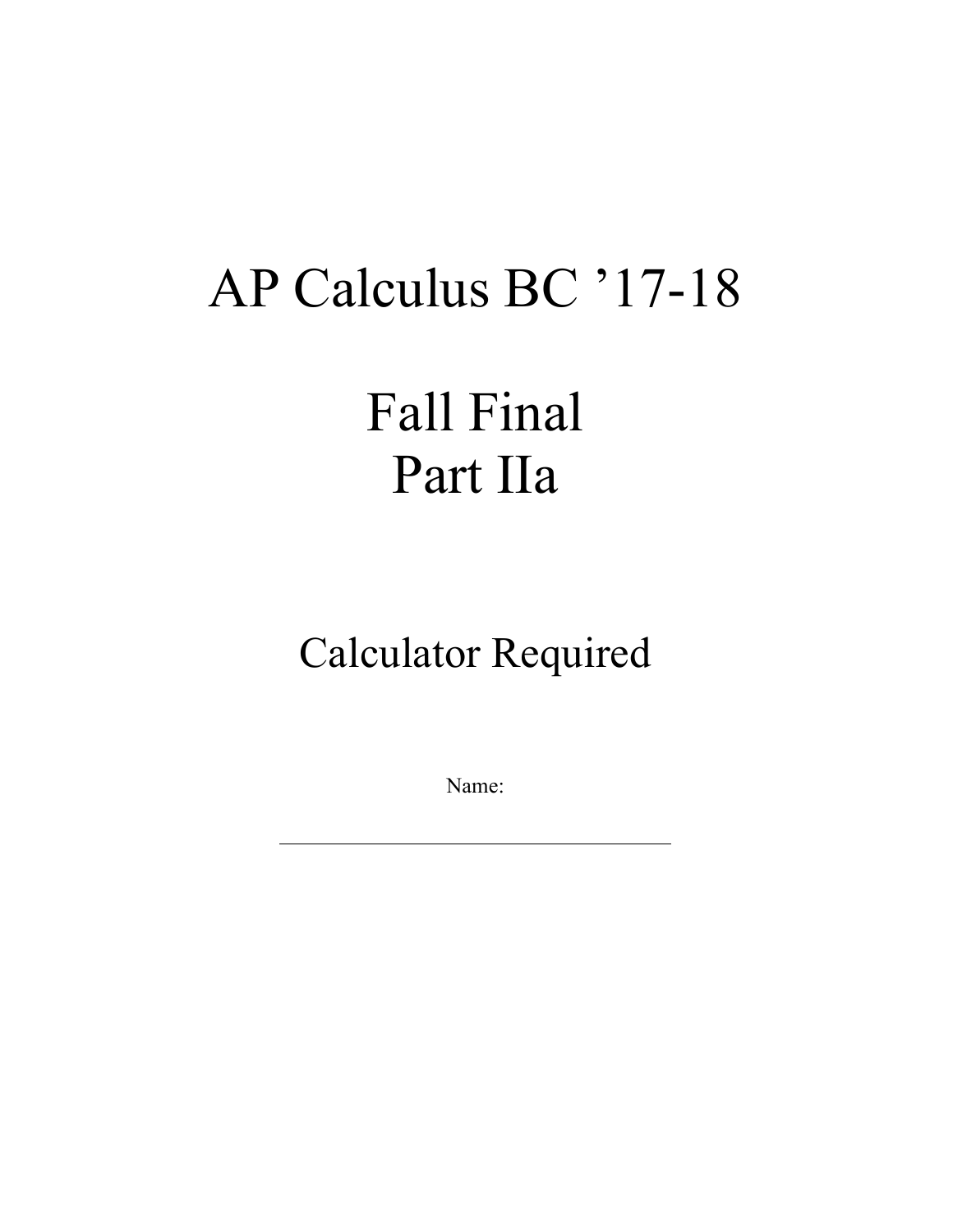| Distance<br>$x$ (cm)       |     |    |     |    |  |
|----------------------------|-----|----|-----|----|--|
| Temperature<br>$T(x)$ (°C) | 100 | 93 | 70. | 62 |  |

1. A metal wire of 8 cm is heated at one end. The table above gives selected values of the temperature  $T(x)$ , in degrees Celsius, of the wire *x* cm from the heated end. The function *T* is decreasing and twice differentiable.

a) Estimate  $T'(7)$ . Show the work that leads to your answer. Indicate the units.

b) Write an integral expression in terms of  $T(x)$  for the average temperature of the wire. Estimate the average temperature using a right-hand Riemann sum with four subintervals indicated by the data on the table. Indicate units of measure.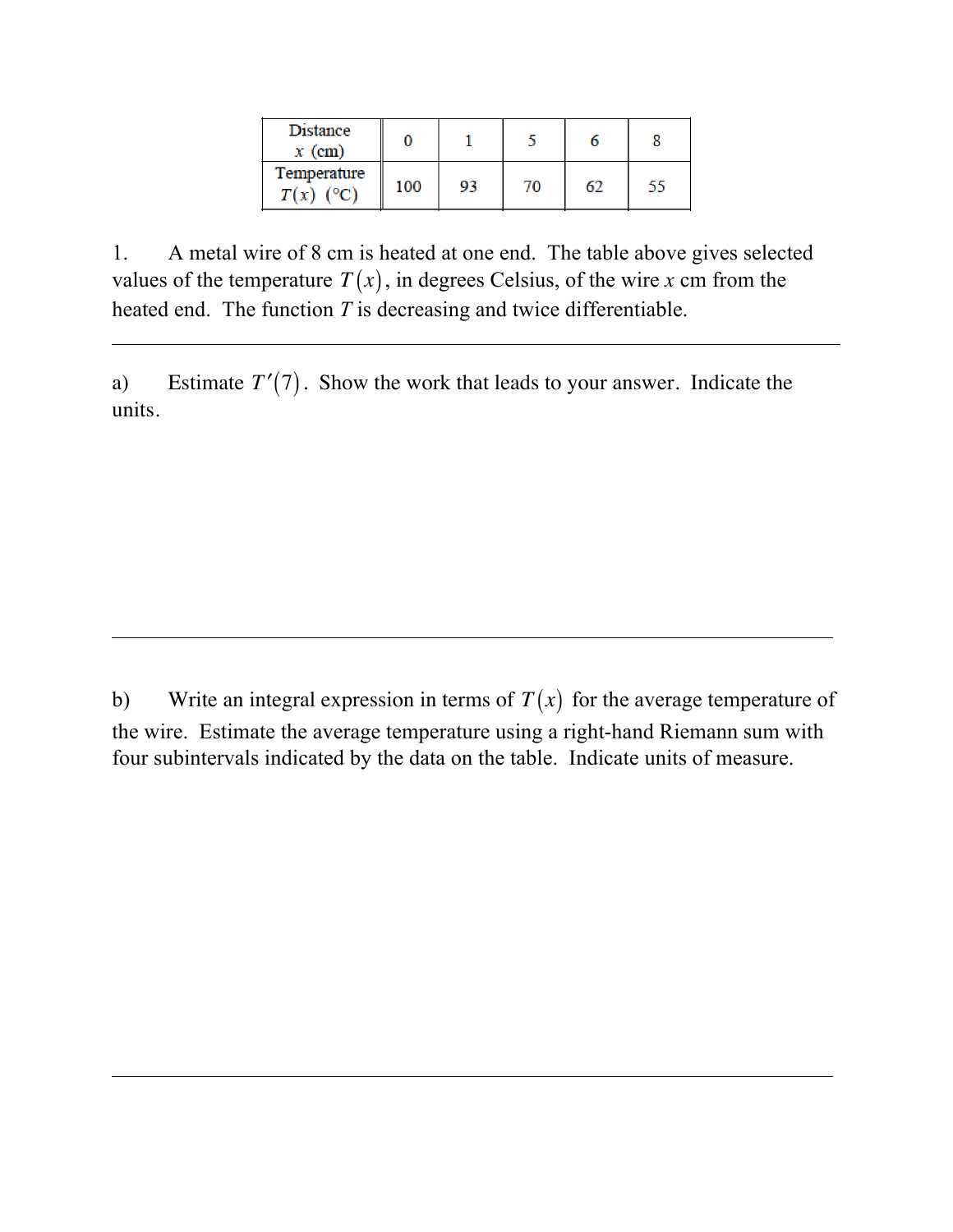c) Find  $\int_0^8 T'(x) dx$  and indicate units of measure. Explain the meaning of  $\int_0^s T'(x) dx$  in terms of the temperature of the wire.

d) Are the data in the table consistent with the assertion that  $T''(x) > 0$  for every *x* in the interval  $0 < x < 8$ ? Explain your reasoning.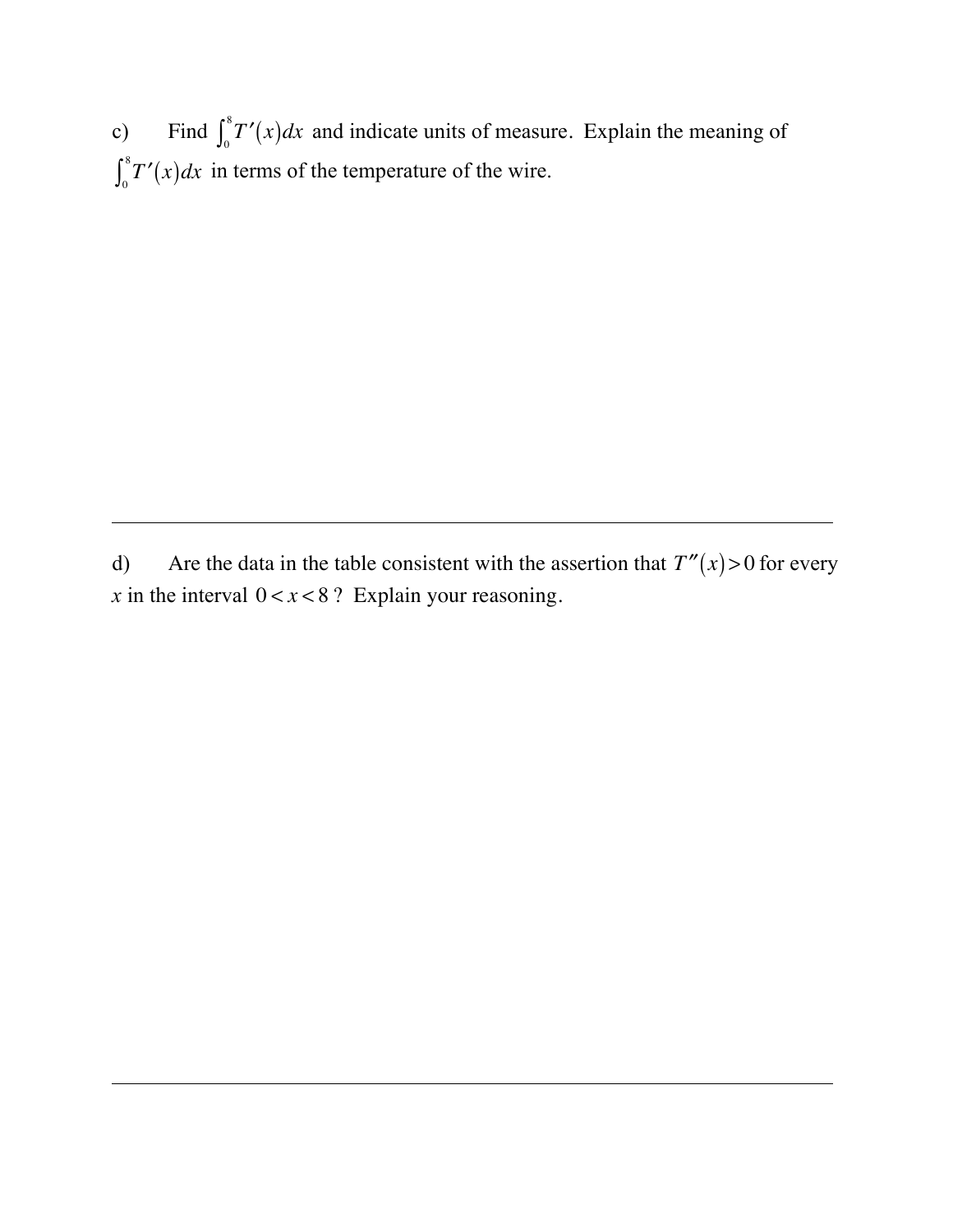2. A water tank holds 150 gallons at time  $t = 0$ . During the time interval  $0 \le t \le 12$ , water is pumped into the tank at a rate of

$$
w(t) = 4e^{\sin\left(\frac{\pi}{12}t\right)}\text{gallons per hour.}
$$

At time  $t = 8$ , as second pump begins removing water at a rate of

$$
R(t) = \frac{13t}{1+2t}
$$
 gallons per hour.

a) How many gallons enter the tank between  $t = 0$  and  $t = 8$ ?

b) At what time between  $t = 0$  and  $t = 8$  is the amount of water increasing most rapidly?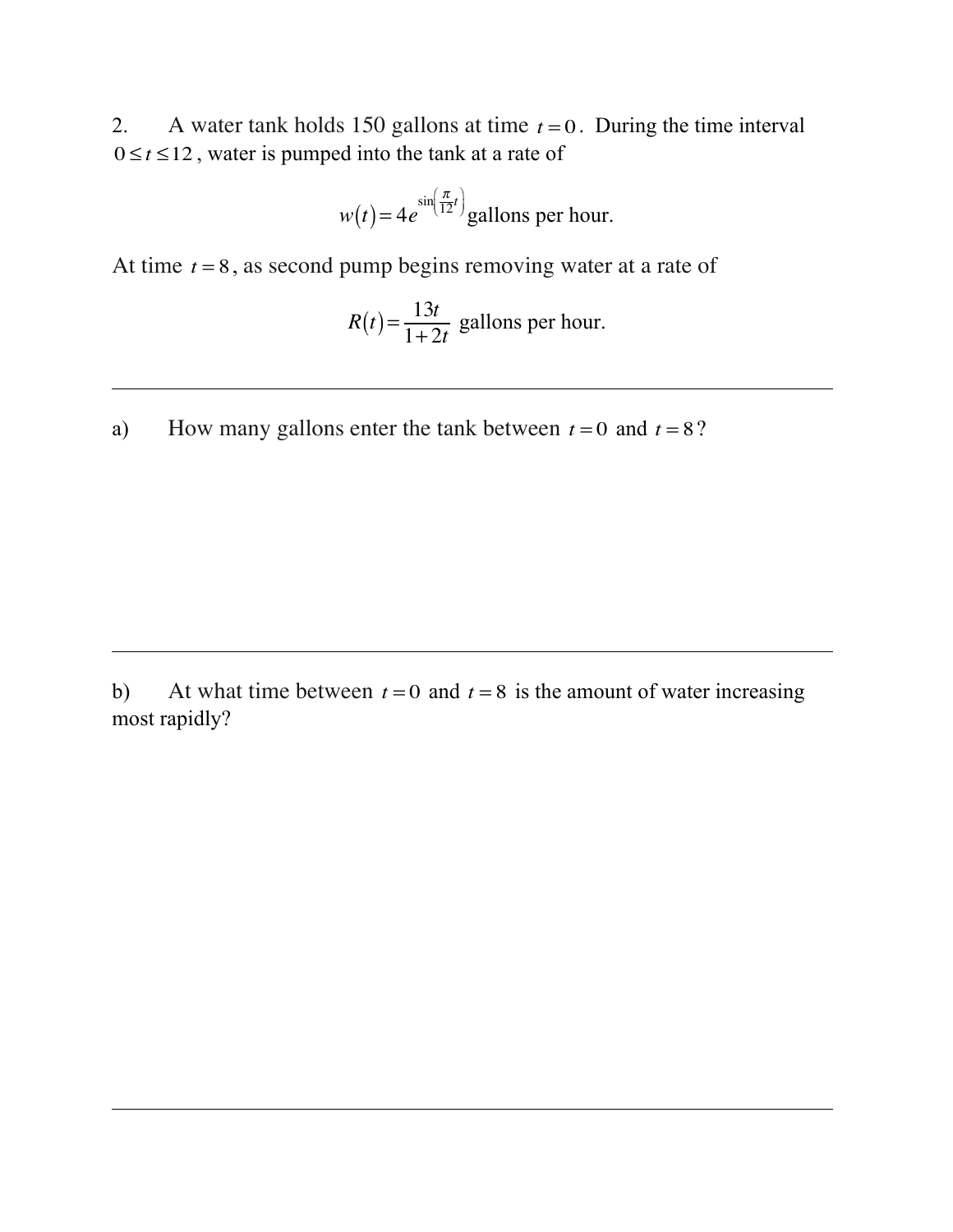c) What is the total amount of water in the tank at  $t = 12$  hours?

d) Is the amount of water increasing or decreasing at time  $t = 12$ ? Justify your answer.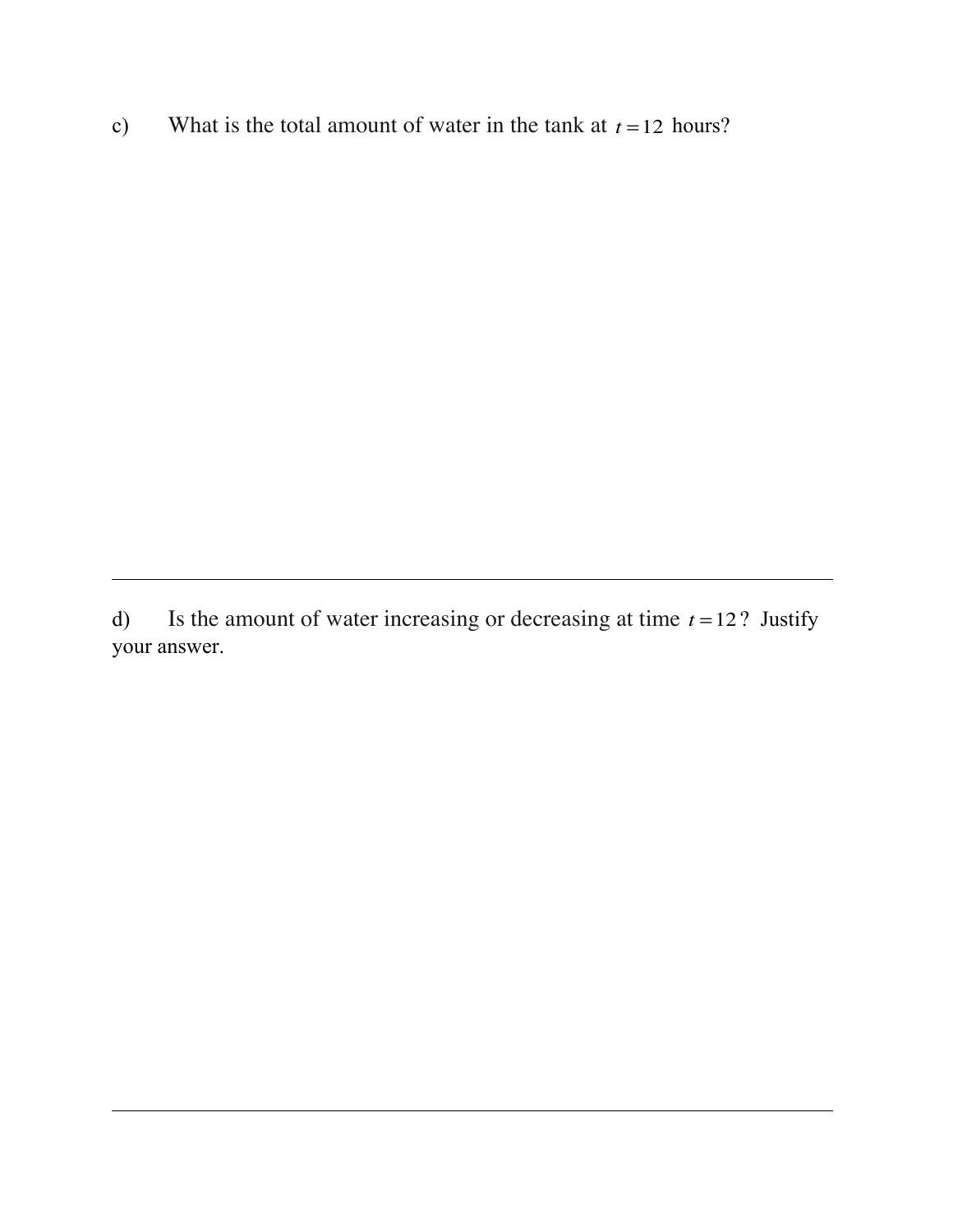## End of AP Calculus BC '17-18 Fall Final -- Part IIa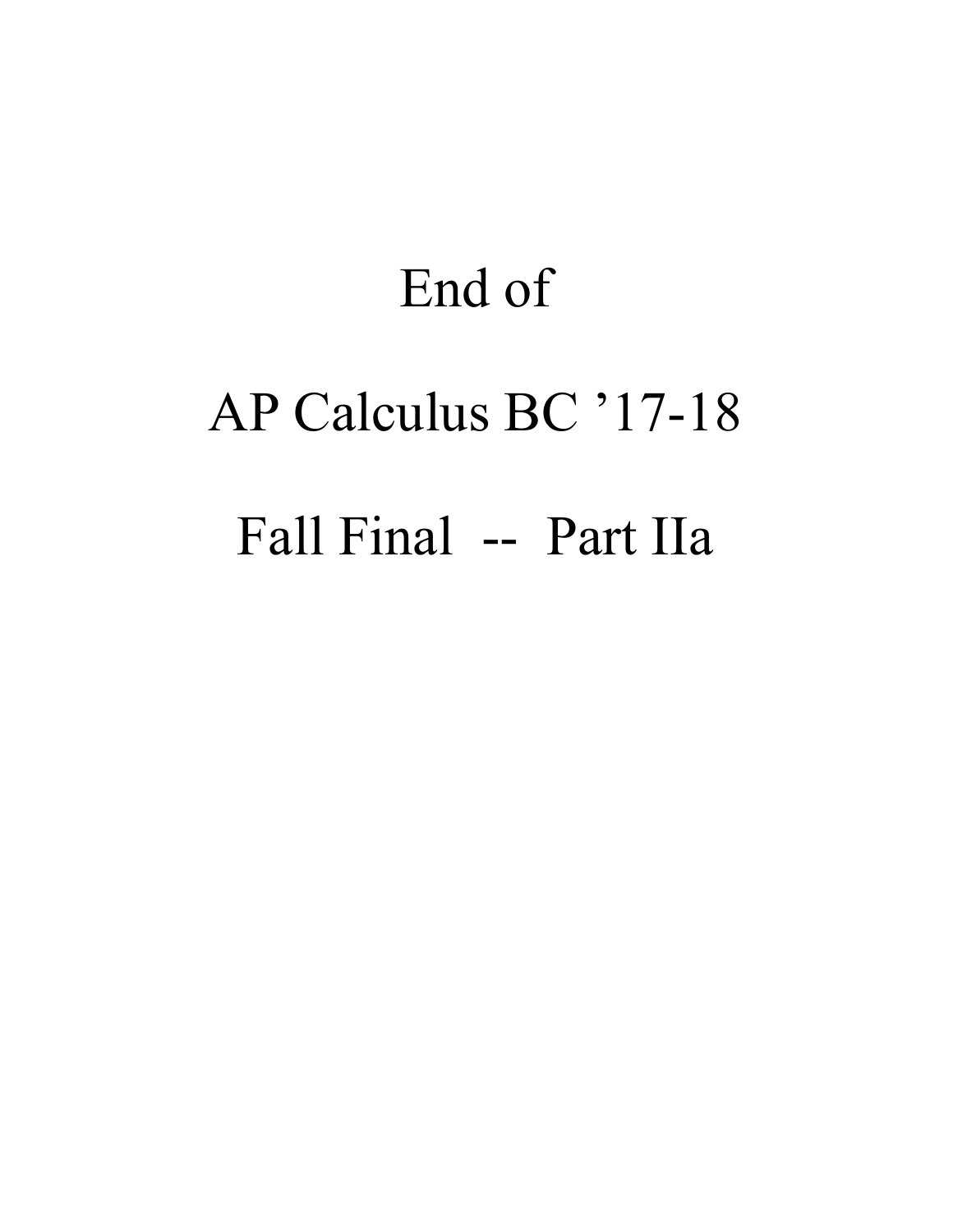### AP Calculus BC '17-18

### Fall Final Part IIb

No Calculator Allowed

Name: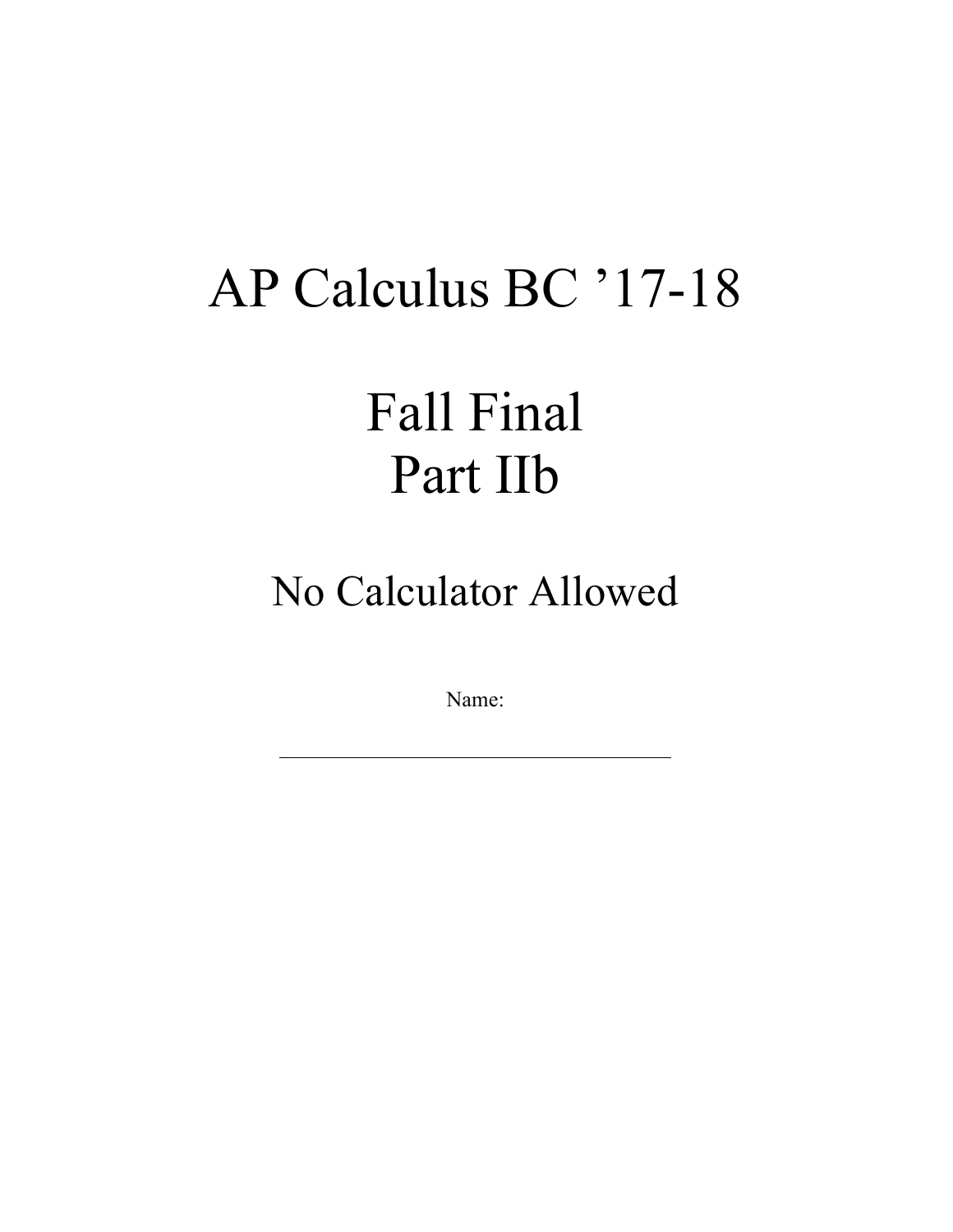3. The function *f* is defined as 
$$
f(x) = \begin{cases} \sin^{-1}(1-x), & \text{if } 0 \le x < 2 \\ -\frac{\pi}{2}, & \text{if } x = 2 \\ -\frac{\pi}{2} + \ln(x-1), & \text{if } 2 < x \le 5 \end{cases}
$$
. The



graph is below.

a) Prove  $f(x)$  continuous at  $x = 2$ .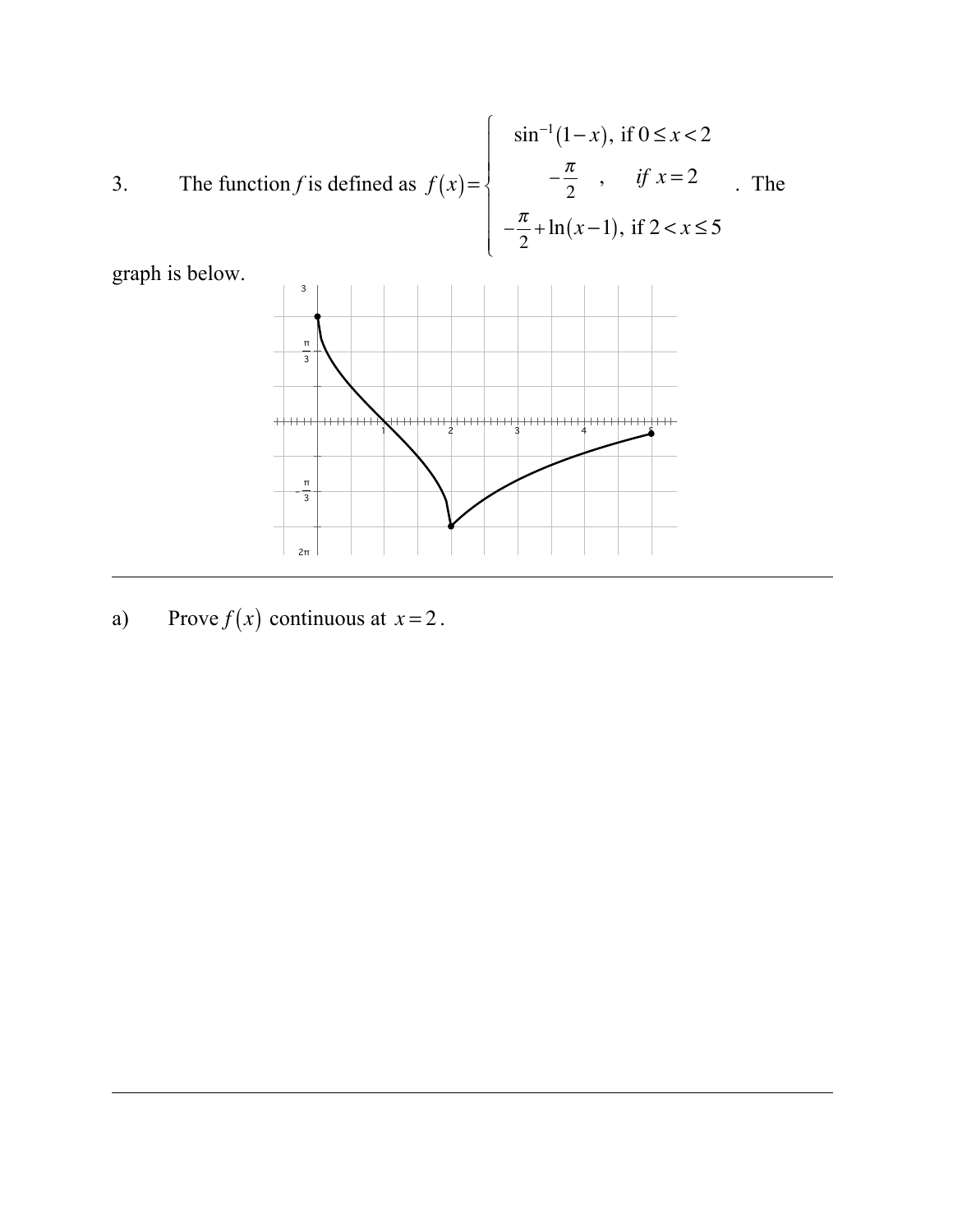b) Prove  $f(x)$  not differentiable at  $x = 2$ .

c) Set up, but **do not solve**, an expression for the arc length of  $f(x)$  on  $x \in [0, 5]$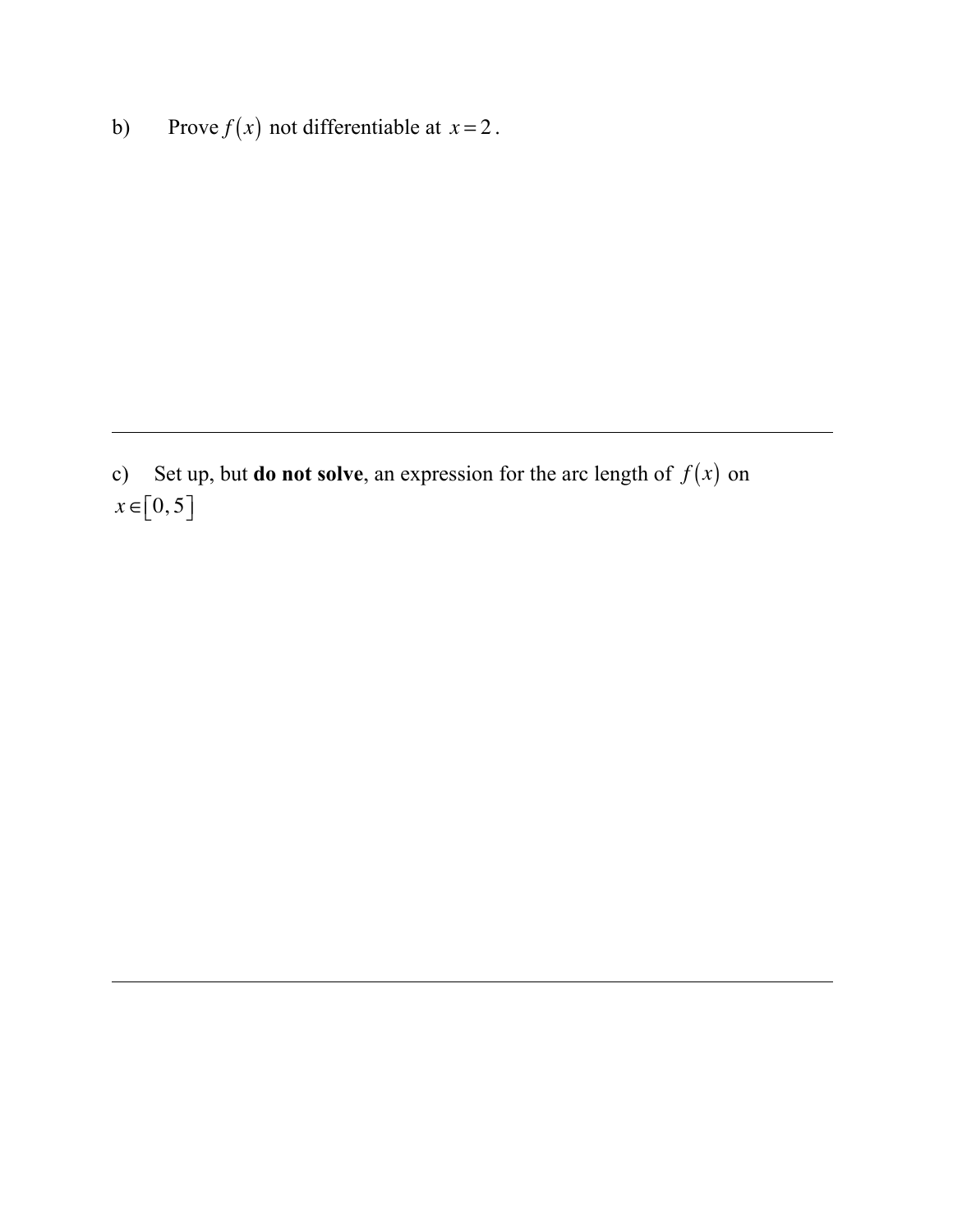4. Let  $g(x) = \int_{-2}^{x} f(t) dt$  for  $-7 \le t \le 7$ , where the graph of the function *f*, consisting of quarter-circles and line segments, is shown below.



a) Find  $g(4)$ ,  $g'(4)$ , and  $g''(4)$ .

b) Find the **average rate of change** of  $g(x)$  on  $-2 \le t \le 4$ ?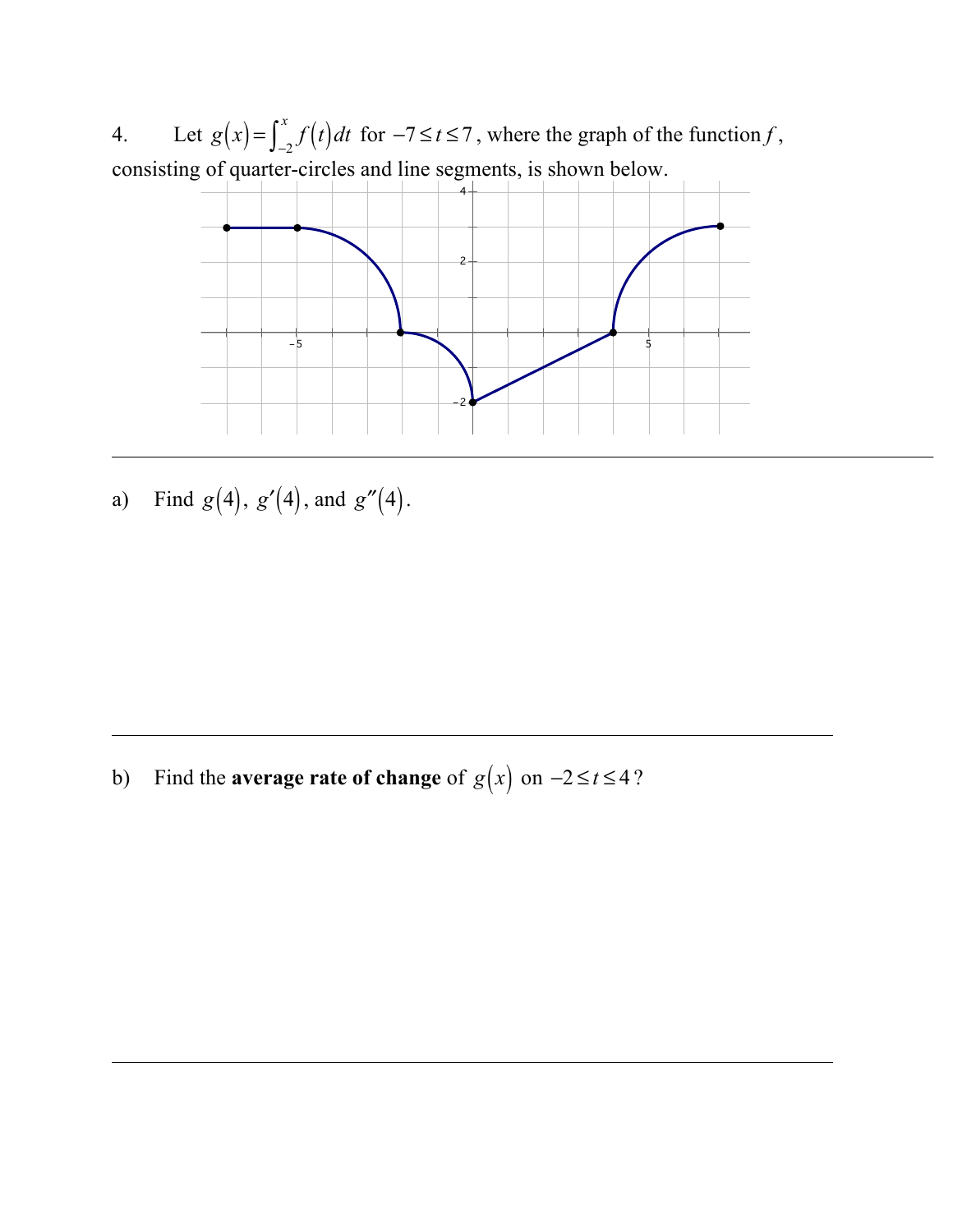c) At what *x*-values is  $g(x)$  decreasing and concave up? Justify your answer.

d) Find the *x*-coordinate of the absolute minimum of  $g(x)$ . Justify your answer.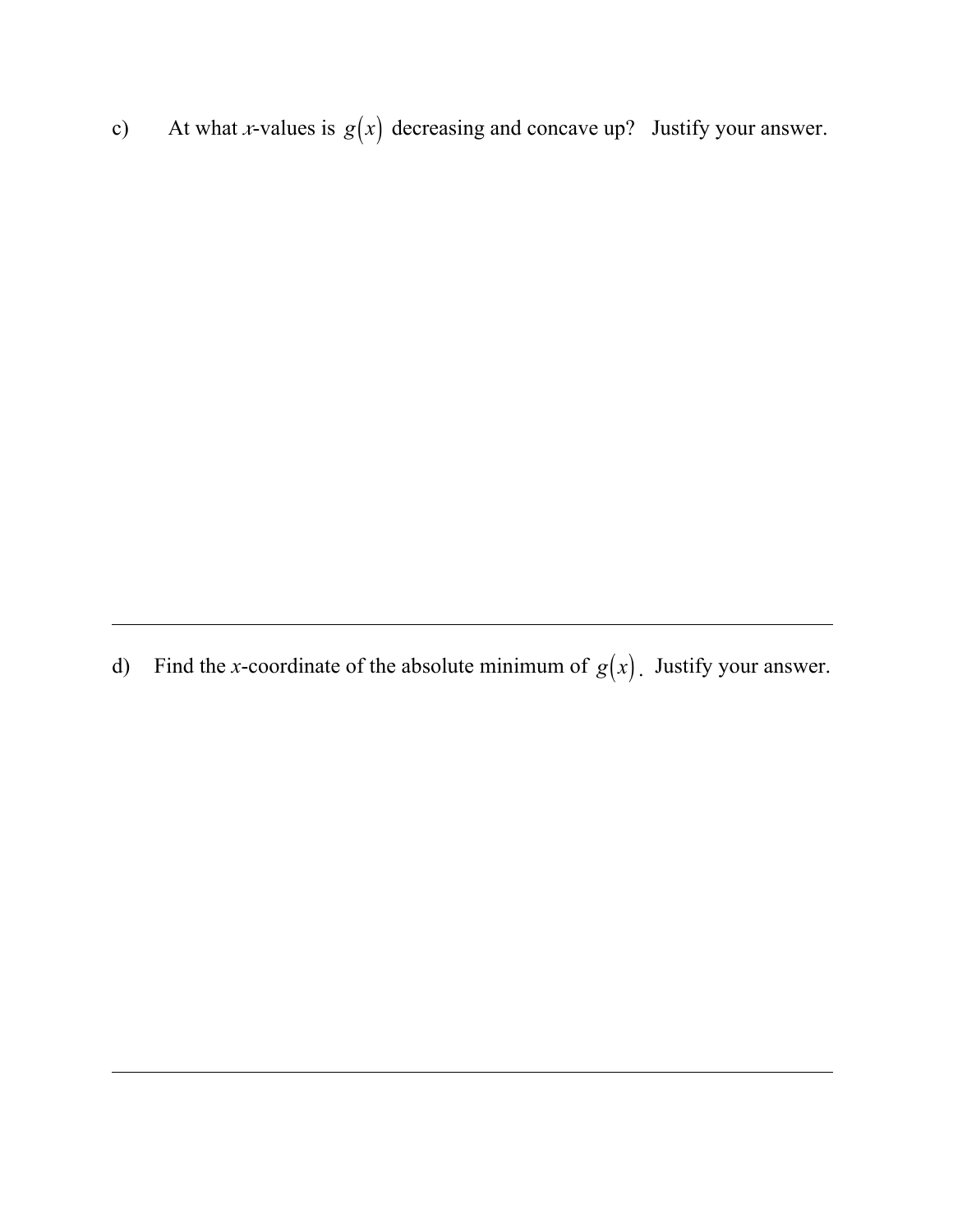5. Let R be the region bounded by the x-axis,  $y = \sqrt{x+1}$ , and the line  $x = 3$  as shown below.



a) Find the area of region R.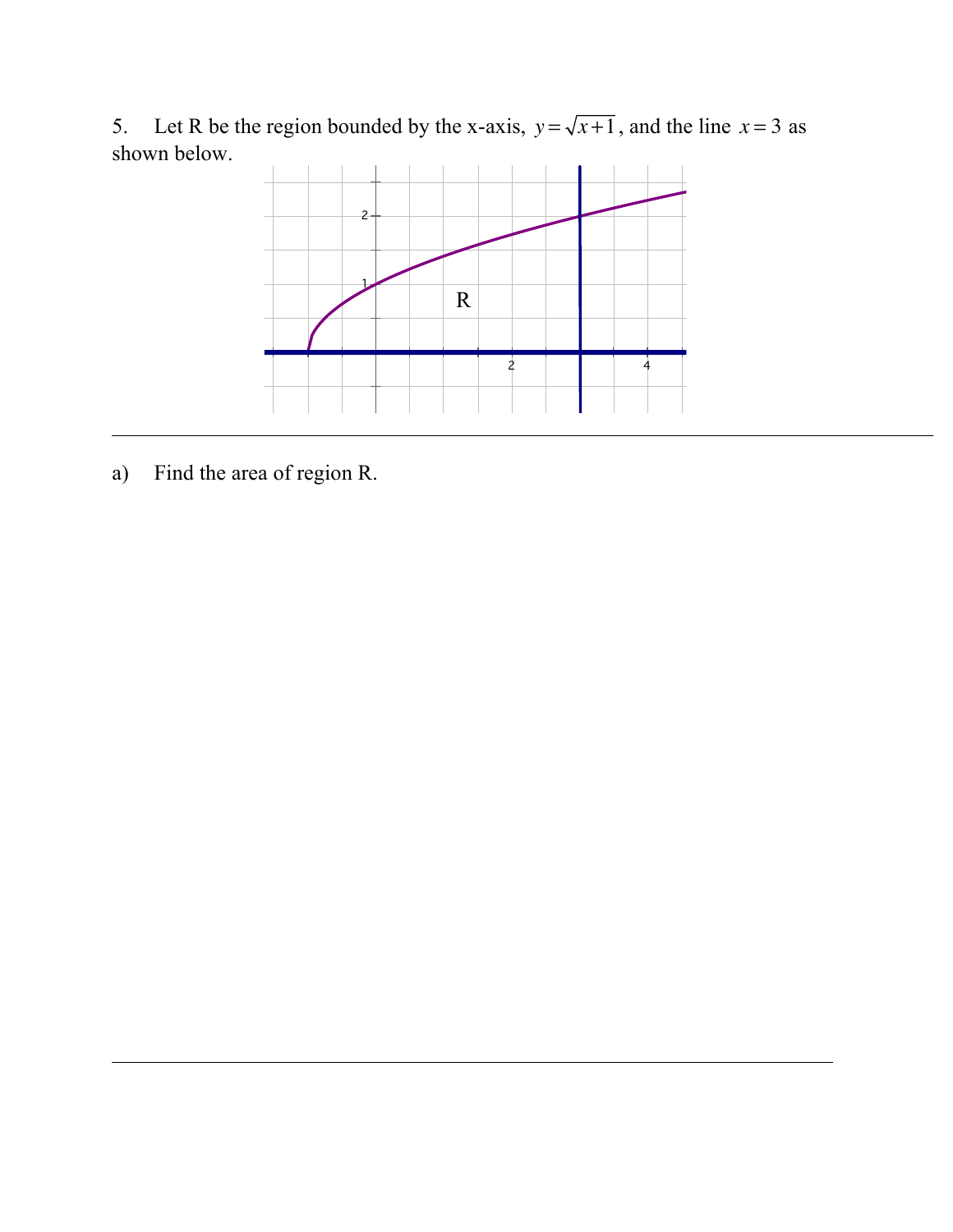b) Let the base of a solid be the region R. If the cross-sections of the solid perpendicular to the *x*-axis are rectangles that are twice as tall as they are wide, find the volume of the solid.

c) Set up, but **do not solve**, an expression for the volume of a solid formed if Region R is revolved about the line  $x = 4$ .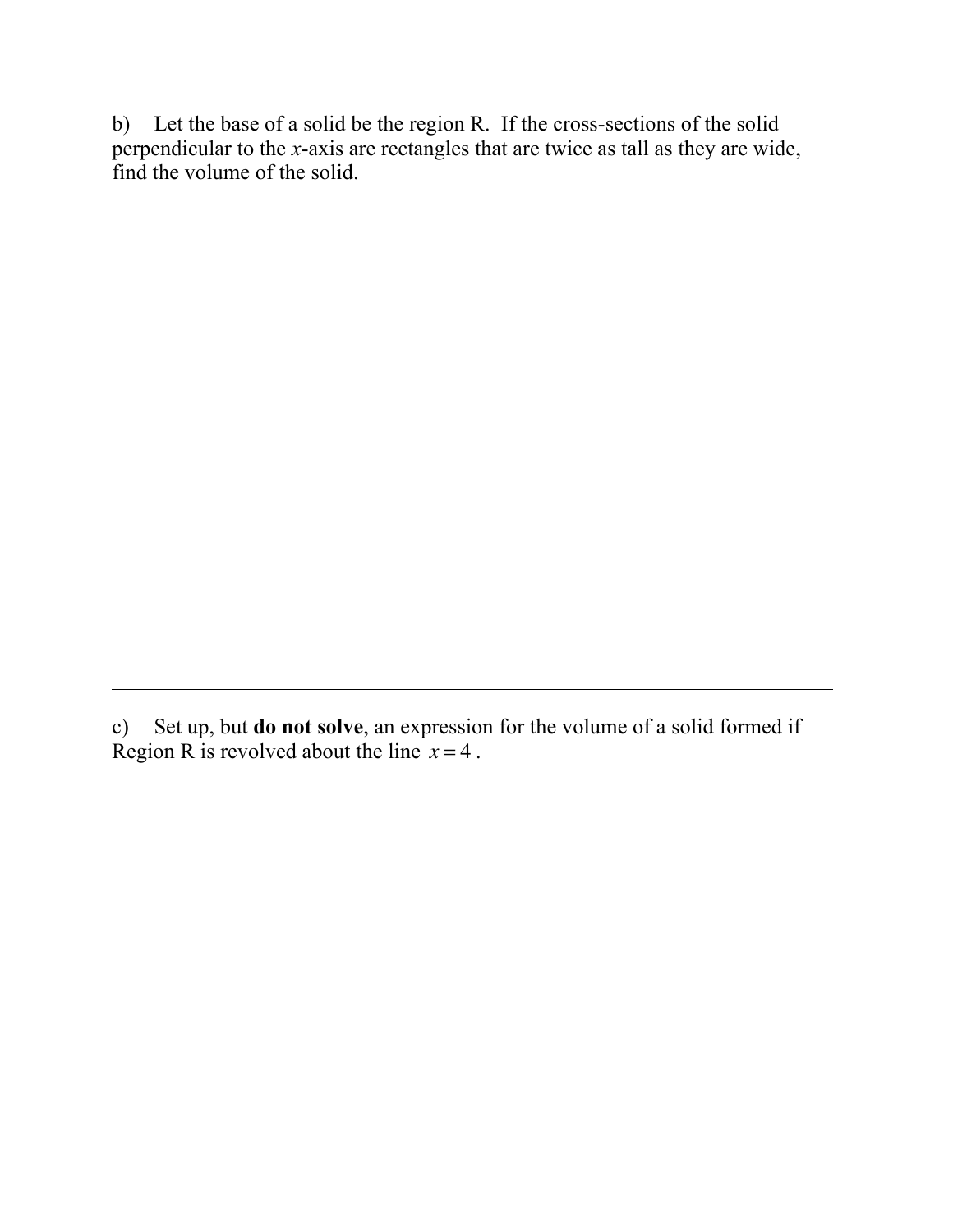6. Consider the equation 
$$
\frac{dy}{dx} = \frac{xy}{x^2 + 4}
$$
.

Let  $y = f(x)$  be the solution to the differential equation above with initial condition  $y(0) = 4$ .

a) Find the equation of the line tangent to  $y = f(x)$  at  $(2, 4\sqrt{2})$ .

b) On the axes provided, sketch a slope field for the given differential equation at the points indicated.

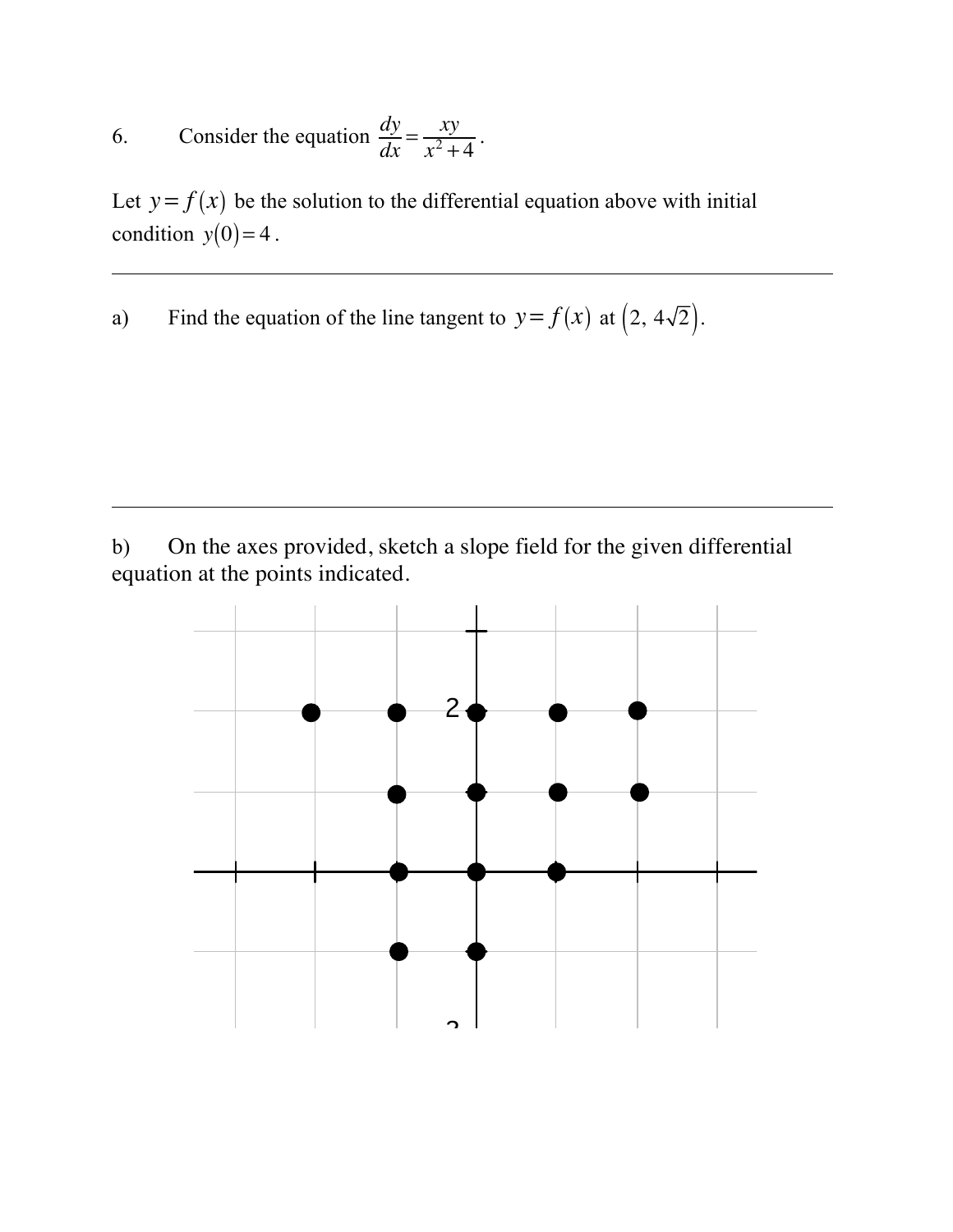c) Find the particular solution  $y = f(x)$  to the differential equation  $\frac{dy}{dx} = \frac{xy}{x^2 + 4}$ with initial condition  $y(0) = 4$ .